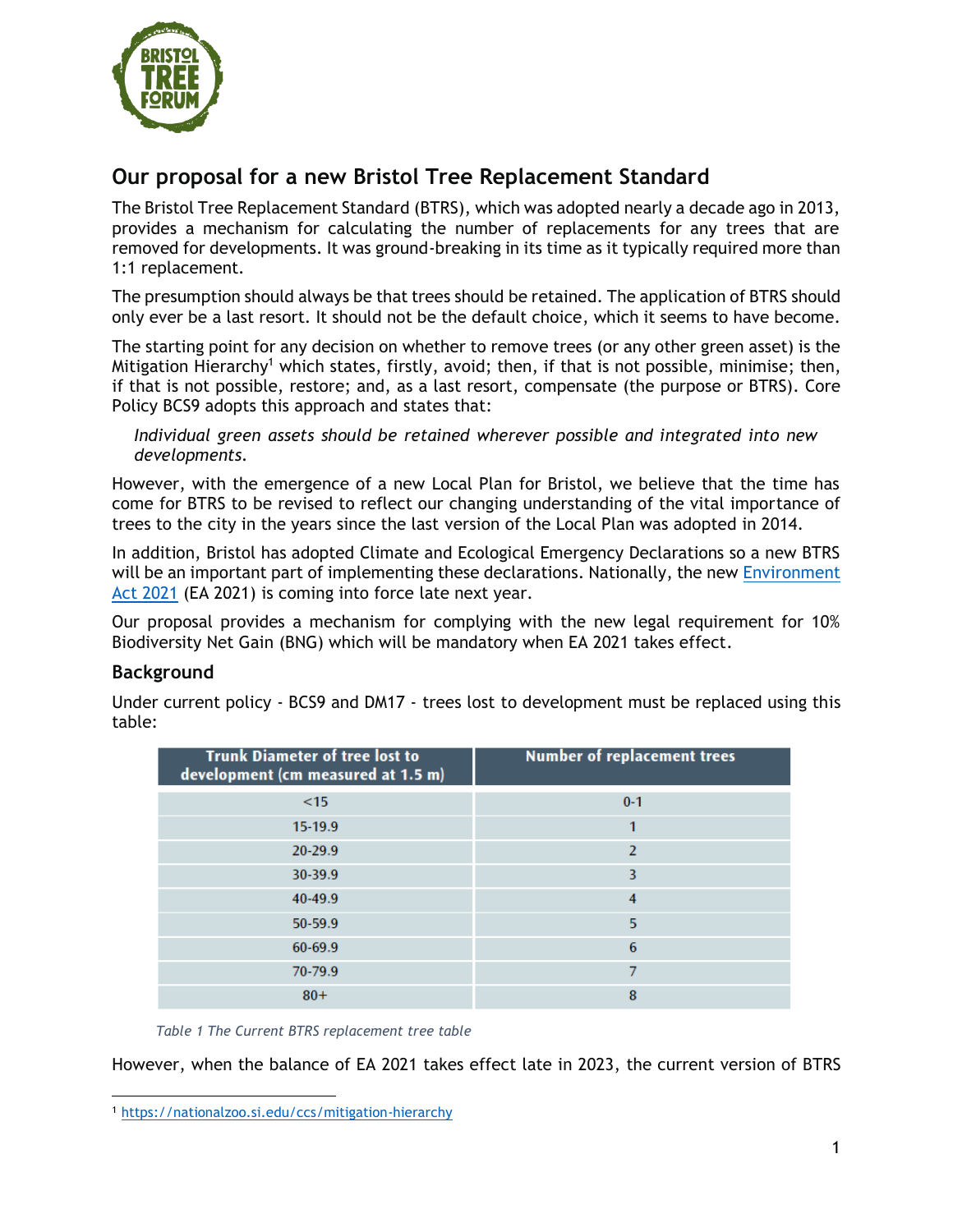

will not, in most cases, be sufficient to achieve the 10% BNG that will be required for nearly all developments. Section 90A will be added to the Town and Country Planning Act 1990 and will set out the level of biodiversity net gain required [\(Schedule 14](https://www.legislation.gov.uk/ukpga/2021/30/schedule/14/enacted) of EA 2021).

The Local Government Association says of BNG that it:

*…delivers measurable improvements for biodiversity by creating or enhancing habitats in association with development. Biodiversity net gain can be achieved on-site, off-site or through a combination of on-site and off-site measures.*<sup>2</sup>

GOV.UK says of the Biodiversity Metric that:

*where a development has an impact on biodiversity, it will ensure that the development is delivered in a way which helps to restore any biodiversity loss and seeks to deliver thriving natural spaces for local communities.<sup>3</sup>*

This aligns perfectly with Bristol's recent declarations of climate and ecological emergencies and with the aspirations of the Ecological Emergency Action Plan, <sup>4</sup> which recognises that a BNG of 10% net gain will become mandatory for housing and development and acknowledges that:

*These strategies* [the Local Nature Recovery Strategies] *will guide smooth and effective delivery of Biodiversity Net...* 

# **Our proposed new BTRS model**

We propose that the Bristol Tree Replacement Standard be amended to reflect the requirements of the EA 2021 and BNG 3.1 and that the BTRS table (Table 1) be replaced with Table 2 below:

| <b>BNG 3.1 - Table 7-2<sup>5</sup></b> | <b>BTRS</b><br><b>Obligation</b> |                    |              |                                                       |
|----------------------------------------|----------------------------------|--------------------|--------------|-------------------------------------------------------|
| Category                               | <b>DBH</b><br>(cm)               | <b>RPAr</b><br>(m) | Area<br>(ha) | <b>Replacement</b><br><b>Trees</b><br><b>Required</b> |
| Small                                  | $\leq$ = 30                      | 3.6                | 0.0041       | 2                                                     |
| Medium                                 | $>30$ to<br>$\leq$ =90           | 10.8               | 0.0366       | 10                                                    |
| Large                                  | >90                              | 15.6               | 0.0765       | 21                                                    |

*Table 2 The proposed new BTRS tree replacement table*

<sup>2</sup> [https://www.local.gov.uk/pas/topics/environment/biodiversity-net-gain.](https://www.local.gov.uk/pas/topics/environment/biodiversity-net-gain)

<sup>3</sup> [https://www.gov.uk/government/news/biodiversity-30-metric-launched-in-new-sustainable-development](https://www.gov.uk/government/news/biodiversity-30-metric-launched-in-new-sustainable-development-toolkit)[toolkit.](https://www.gov.uk/government/news/biodiversity-30-metric-launched-in-new-sustainable-development-toolkit)

<sup>4</sup> [https://www.bristol.gov.uk/documents/20182/5572361/Ecological\\_Emergency\\_Action\\_Plan.pdf/2e98b357-5e7c](https://www.bristol.gov.uk/documents/20182/5572361/Ecological_Emergency_Action_Plan.pdf/2e98b357-5e7c-d926-3a52-bf602e01d44c?t=1630497102530)[d926-3a52-bf602e01d44c?t=1630497102530.](https://www.bristol.gov.uk/documents/20182/5572361/Ecological_Emergency_Action_Plan.pdf/2e98b357-5e7c-d926-3a52-bf602e01d44c?t=1630497102530)

<sup>5</sup> DBH = Diameter at Breast Height. RPAr = Root Protection Area radius. Area = the calculated BNG habitat area.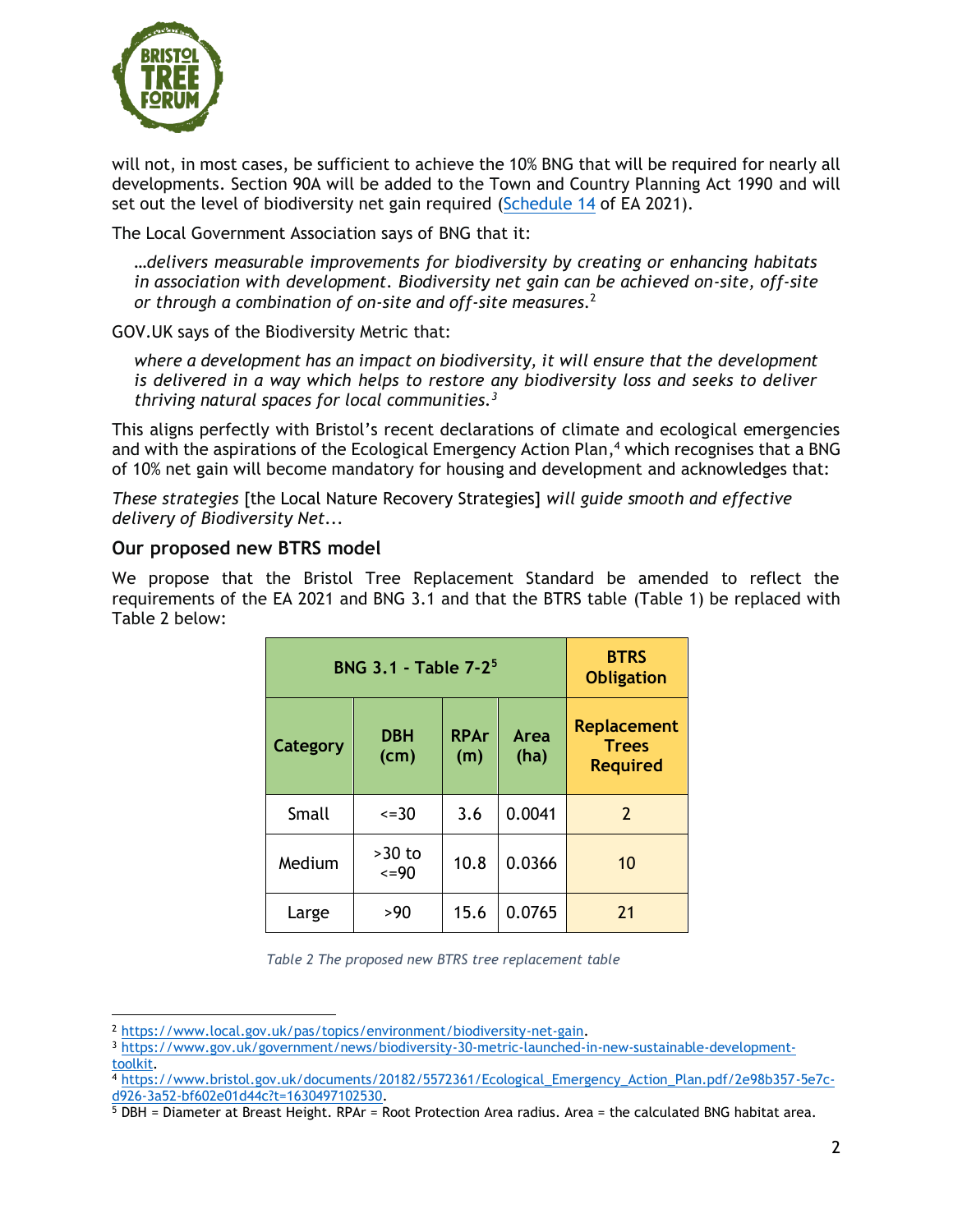

The Replacement Trees Required number is based on the habitat area of each of the three BNG 3.1 tree categories (Table 7-2 below) divided by the area habitat of one 30-year old BNG 3.1 Small tree (Table 3 below) plus 10% net gain. This is rounded up to the nearest whole number since you can't plant a fraction of a tree.

The reasoning for our proposal is set out below:

### **1. Applying the Biodiversity Metric to Urban trees**

The most recent [Biodiversity Metric](http://nepubprod.appspot.com/publication/6049804846366720) (BNG 3.1) published by Natural England, defines trees in urban spaces as Urban tree habitats. The guidance states that:

*the term 'Urban tree' applies to all trees in urban situations. Urban trees may be situated within public land, private land, institutional land and land used for transport functions.*

Table 7-1 divides Urban tree habitats into three categories:

| <b>Urban tree categories</b>                                                                                                                                                                                                                                                                                                                                                                                                                                                              |                                                                                                                                                                                                                                                                  |  |  |  |  |
|-------------------------------------------------------------------------------------------------------------------------------------------------------------------------------------------------------------------------------------------------------------------------------------------------------------------------------------------------------------------------------------------------------------------------------------------------------------------------------------------|------------------------------------------------------------------------------------------------------------------------------------------------------------------------------------------------------------------------------------------------------------------|--|--|--|--|
| Individual trees                                                                                                                                                                                                                                                                                                                                                                                                                                                                          | Young trees over 75mm in diameter measured at 1.5m from ground<br>level and individual semi-mature and mature trees of significant<br>stature and size that dominate their surroundings, whose canopies<br>are not touching but that are near other Urban trees. |  |  |  |  |
| <b>Perimeter blocks</b><br>Groups or stands of trees within and around boundaries of land,<br>former field boundary trees incorporated into developments,<br>individual trees whose canopies overlap continuously.                                                                                                                                                                                                                                                                        |                                                                                                                                                                                                                                                                  |  |  |  |  |
| <b>Linear blocks</b><br>Lines of trees along urban streets, highways, railways and canals<br>whose canopies overlap continuously.                                                                                                                                                                                                                                                                                                                                                         |                                                                                                                                                                                                                                                                  |  |  |  |  |
| Note: it is important these categories are applied in an urban environment only. For<br>example, a line of trees along a canal or road would not mean automatic classification as<br>a linear block of Urban trees, as these features may also fit the definition of a 'line of trees'<br>within the linear module of the metric. The surveyor should take into account the degree of<br>'urbanisation' of habitats around the tree and assign the best fit for the particular situation. |                                                                                                                                                                                                                                                                  |  |  |  |  |

#### **TABLE 7-1: Urban tree definitions**

#### **2. Calculating Urban tree habitat**

Urban tree baseline habitat area is measured in hectares and is based on the Root Protection Area<sup>6</sup> (RPA) of each tree impacted by a proposed development. RPA is used instead of tree canopy because it is considered to be the best proxy for tree biomass.

In most cases, RPA is obtained from an Arboricultural Impact Assessment (AIA), which complies with **British Standard 5837 2012 - Trees in relation to design, demolition and construction** (BS:5837).

Where no AIA is available, Table 7-2 is used:

<sup>6</sup> RPA **area = π × r2** where **r** is 12 x the tree's DBH for a single stemmed tree. For multi-stemmed trees, the DBH of the largest stem in the cluster should be used to determine **r**.

GOV.UK advice is that **r** should be at least 15 times larger than DBH - [https://www.gov.uk/guidance/ancient](https://www.gov.uk/guidance/ancient-woodland-ancient-trees-and-veteran-trees-advice-for-making-planning-decisions)[woodland-ancient-trees-and-veteran-trees-advice-for-making-planning-decisions.](https://www.gov.uk/guidance/ancient-woodland-ancient-trees-and-veteran-trees-advice-for-making-planning-decisions)

The Woodland Trust also recommends that **r** be set to 15 x DBH for ancient and veteran trees [https://www.woodlandtrust.org.uk/blog/2021/04/root-protection-areas.](https://www.woodlandtrust.org.uk/blog/2021/04/root-protection-areas)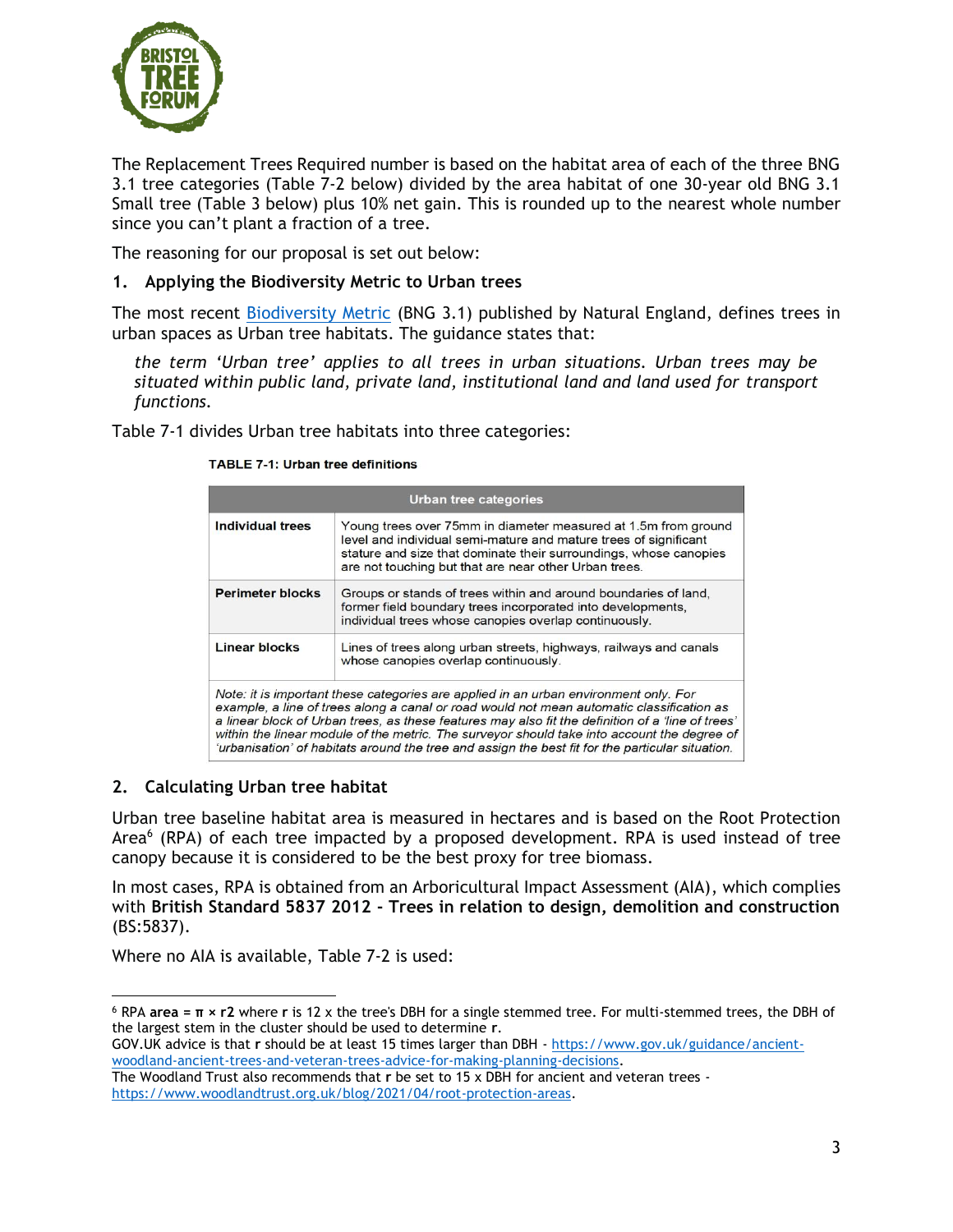

| Size class    | Diameter at breast<br>height (cm) | <b>Metric RPA radius</b><br>(m) | <b>Metric area</b><br>equivalent (ha) |
|---------------|-----------------------------------|---------------------------------|---------------------------------------|
| <b>Small</b>  | $\leq$ 30cm                       | 3.6 <sub>m</sub>                | $0.0041$ ha                           |
| <b>Medium</b> | $>$ 30 to $\leq$ 90cm             | 10.8 <sub>m</sub>               | 0.0366 ha                             |
| Large         | >90cm                             | 15.6m                           | 0.0764 ha                             |

#### TABLE 7-2: Urban tree size classes and their area equivalent

Note that the tree's size will still need to be ascertained, and that any tree with a stem diameter (DBH) 75mm or more and of whatever quality (even a dead tree, which offers its own habitat benefits) is included. Under BTRS, trees with a DBH smaller than 150 mm are excluded, as are BS:5837 category "U" trees.

The guidance also makes it clear that, given the important ecosystem services value provided by trees, where possible like-for-like compensation is the preferred approach, so that lost Urban trees are replaced by Urban trees rather than by other types of urban habitat.<sup>7</sup>

### **3. Replacing lost trees**

To calculate the number of trees required to replace Urban tree habitat being lost, table 7-2 above is used on this basis:

*Size classes for newly planted trees should be classified by projected size at 30 years from planting.*

We have used the median DBH sizes for new stock trees as set out in **BS 3936-1: Nursery Stock Specification for trees and shrubs** as the basis for calculating the eventual size of a newly planted trees after 30 years and assumed that a tree adds 2.54 cm (1") to its girth annually.

This results in a predicted stock tree size after 30 years' growth. This is then assigned to one of the three Urban tree categories set out in table 7-2: Small, Medium or Large. In all cases save for Semi-mature tree stock, the eventual size of stock trees after 30 years falls within the BNG 3.1 size category **Small**, which has a habitat area of **0.0041 hectares**. This value is then used to calculate how many new trees will be required to replace trees lost to the development, plus a 10% biodiversity net gain. This gives a compensation size per replacement tree of 0.0045 ha.

Table 3 below shows the basis of our calculation:

<sup>7</sup> Paragraph 7.8 – Trading Rules.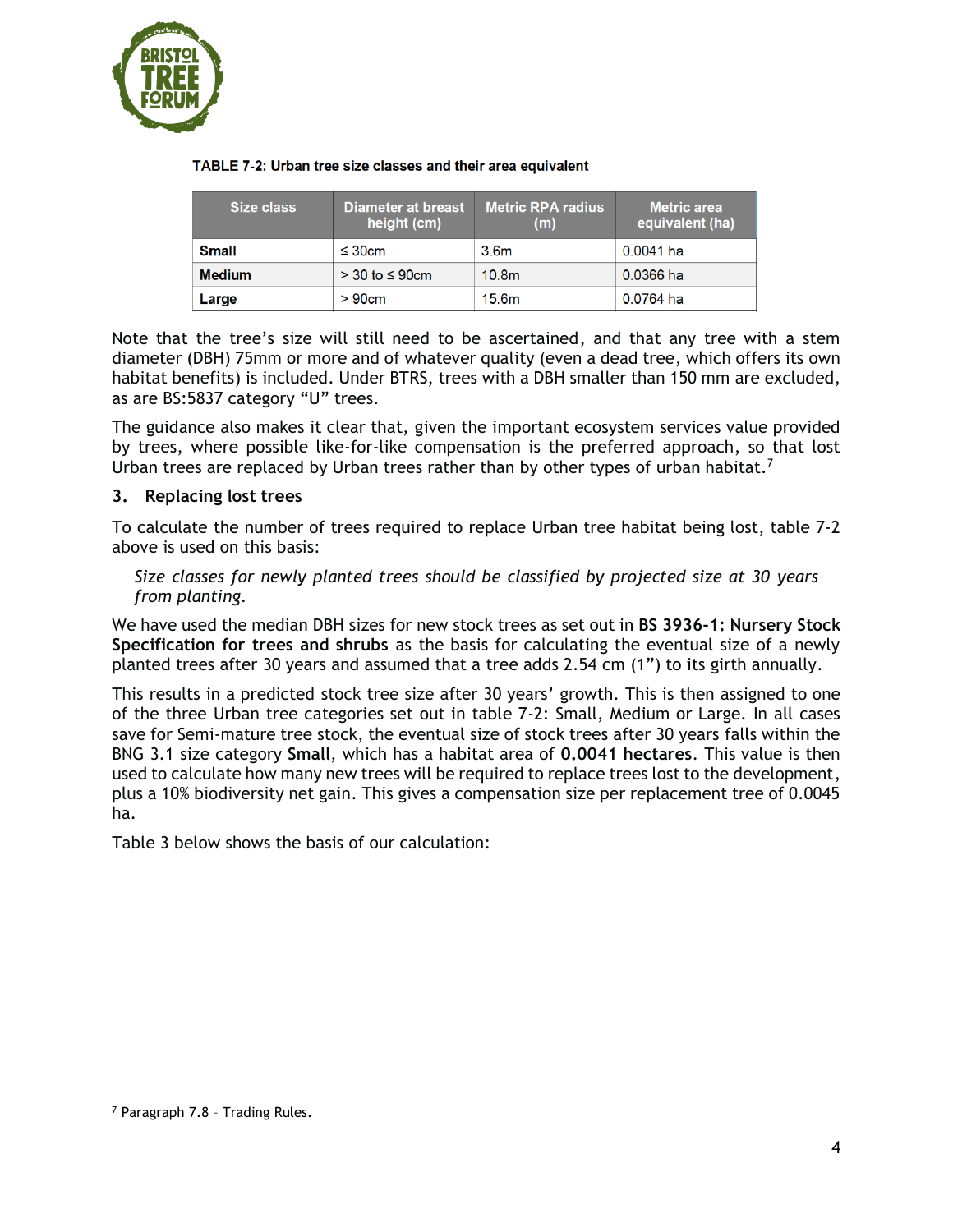

| <b>Annual Tree Growth (cm)</b> |                                                 | Girth                | <b>DBH</b>                                              | Growth<br><b>Period</b><br>(yrs) | <b>DBH</b><br>after<br>30 years |                               |                            |
|--------------------------------|-------------------------------------------------|----------------------|---------------------------------------------------------|----------------------------------|---------------------------------|-------------------------------|----------------------------|
|                                | 2.54                                            | 0.8085               | 30                                                      | 24.26                            |                                 |                               |                            |
|                                | Urban Tree Habitat size 30 years after planting |                      |                                                         |                                  |                                 |                               |                            |
| Tree Size (BS 3936-1)          | <b>Planting DBH</b><br>(c <sub>m</sub> )        | Eventual<br>DBH (cm) | $RPA \, r \, (12 \times \vert RPA \, (sq$<br>$DBH)$ (m) | m)                               | RPA (ha)                        | <b>BNG 3.1</b><br><b>Size</b> | <b>BNG 3.1</b><br>RPA (ha) |
| <b>Light Standard</b>          | 2.23                                            | 26.49                | 3.18                                                    | 31.73                            | 0.0032                          | <b>Small</b>                  | 0.0041                     |
| <b>Standard</b>                | 2.86                                            | 27.12                | 3.25                                                    | 33.26                            | 0.0033                          | <b>Small</b>                  | 0.0041                     |
| <b>Select Standard</b>         | 3.50                                            | 27.76                | 3.33                                                    | 34.85                            | 0.0035                          | <b>Small</b>                  | 0.0041                     |
| <b>Heavy Standard</b>          | 4.14                                            | 28.40                | 3.41                                                    | 36.48                            | 0.0036                          | <b>Small</b>                  | 0.0041                     |
| <b>Extra Heavy Standard</b>    | 4.77                                            | 29.03                | 3.48                                                    | 38.11                            | 0.0038                          | <b>Small</b>                  | 0.0041                     |
| <b>Advanced Heavy Standard</b> | 5.41                                            | 29.67                | 3.56                                                    | 39.81                            | 0.0040                          | <b>Small</b>                  | 0.0041                     |
| Semi-mature                    | 6.84                                            | 31.10                | 3.73                                                    | 43.74                            | 0.0044                          | <b>Medium</b>                 | 0.0366                     |

*Table 3 Annual stock tree growth predictions*

### **4. The likely impact of this policy change**

We have analysed tree data for 1,038 surveyed trees taken from a sample of AIAs submitted in support of previous planning applications. Most of the trees in this sample, 61%, fall within the BNG 3.1 Small range, 38% within the Medium range, with the balance, 1%, categorised as Large.

Table 4 below sets out the likely impact of the proposed changes to BTRS. It assumes that all these trees were removed (though that was not the case for all the planning applications we sampled):

|                                          | <b>Tree Analysis</b> |                      | <b>BTRS Impact</b>              |                             | Habitat (ha)                    |                             |
|------------------------------------------|----------------------|----------------------|---------------------------------|-----------------------------|---------------------------------|-----------------------------|
| <b>BNG 3.1 Sample</b><br><b>Category</b> | <b>Tree</b><br>Count | $\%$<br><b>Share</b> | <b>Current</b><br><b>Policy</b> | <b>New</b><br><b>Policy</b> | <b>Current</b><br><b>Policy</b> | <b>New</b><br><b>Policy</b> |
| <b>Small</b>                             | 628                  | 61%                  | 730                             | 1,256                       | 3.27                            | 5.63                        |
| Medium                                   | 397                  | 38%                  | 1,628                           | 3,970                       | 7.29                            | 17.78                       |
| Large                                    | 13                   | 1%                   | 104                             | 273                         | 0.47                            | 1.22                        |
| <b>Totals</b>                            | 1,038                | 100%                 | 2,462                           | 5,499                       | 11.03                           | 24.63                       |

*Table 4 Proposed BTRS impact analysis*

The spreadsheet setting out the basis of our calculations can be downloaded here - RPA Table [7-2 Comparison.](https://bristoltreeforum.files.wordpress.com/2022/06/rpa-table-7-2-comparison-1.xlsx)

Our proposed changes to BTRS (published in the [Planning Obligations Supplementary Planning](https://www.bristol.gov.uk/documents/20182/34520/SPD%2520Final%2520Doc%2520Dec2012.pdf/daf75908-50fd-4138-afed-770310a6a431) Document, page 20) are set out in Appendix 1.

**Bristol Tree Forum 7 June 2022**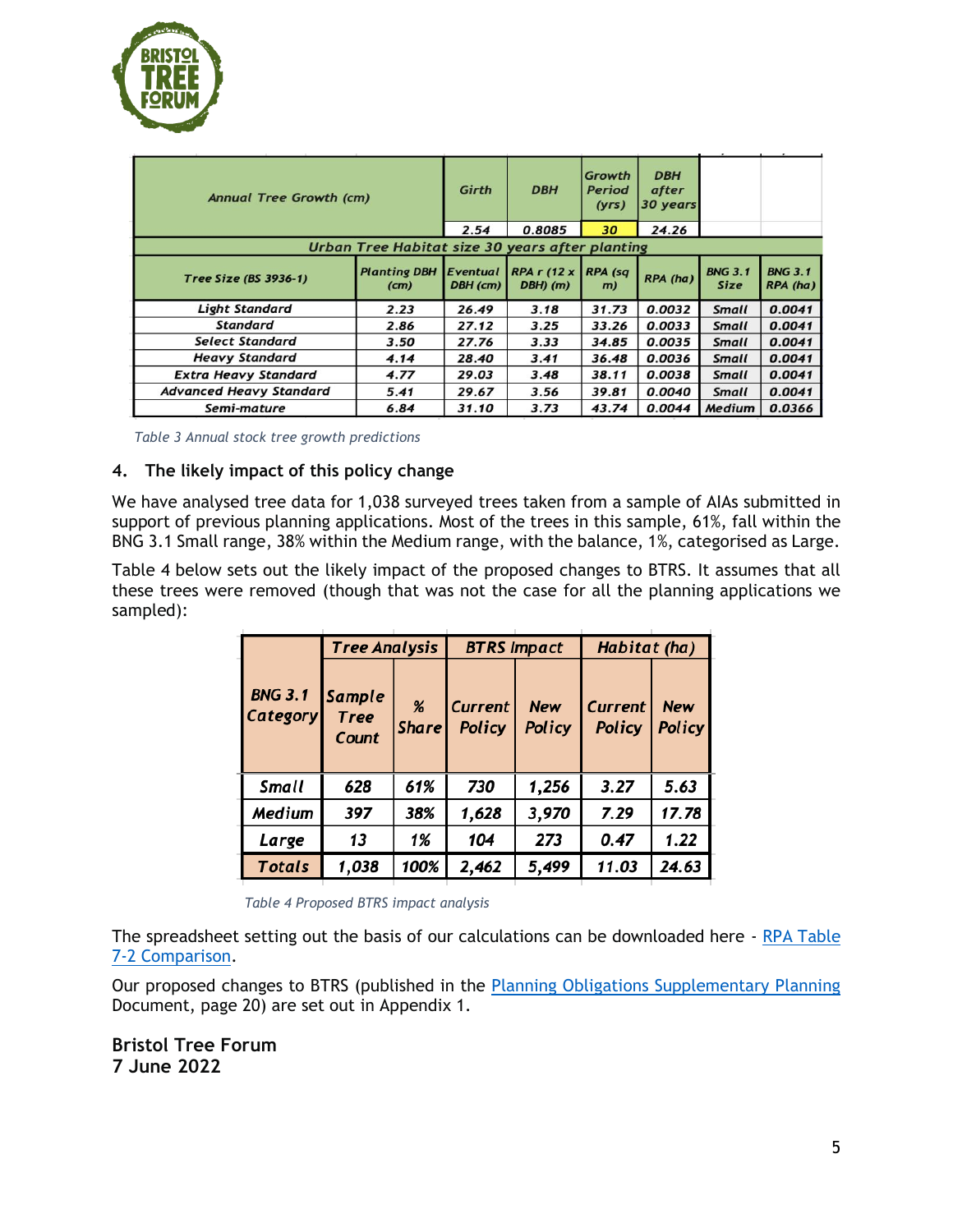

# **Appendix 1**

Our proposed changes to BTRS, set out in the [Planning Obligations Supplementary Planning](https://www.bristol.gov.uk/documents/20182/34520/SPD%2520Final%2520Doc%2520Dec2012.pdf/daf75908-50fd-4138-afed-770310a6a431) Document, page 20.

# **Trees - Policy Background**

The justification for requiring obligations in respect of new or compensatory tree planting is set out in the Environment Act 2021, Policies BCS9 and BCS11 of the Council's Core Strategy and in DM 17 of the Council's Site Allocations and Development Management Policies.

# **Trigger for Obligation**

Obligations in respect of trees will be required where there is an obligation under the Environment Act 2021 to compensate for the loss of biodiversity when Urban tree habitat is lost as a result of development.

Any offsite Urban tree habitat creation will take place in sites which are either on open ground or in areas of hard standing such as pavements.

Where planting will take place directly into open ground, the contribution will be lower than where the planting is in an area of hard standing. This is because of the need to plant trees located in areas of hard standing in an engineered tree pit.

All tree planting on public land will be undertaken by the council to ensure a consistent approach and level of quality, and to reduce the likelihood of new tree stock failing to survive.

# **Level of Contribution**

The contribution covers the cost of providing the tree pit (where appropriate), purchasing, planting, protecting, establishing and initially maintaining the new tree. The level of contribution per tree is as follows<sup>8</sup>:

- Tree in open ground (no tree pit required) **£765.21**
- Tree in hard standing (tree pit required) **£3,318.88**

The 'open ground' figure will apply where a development results in the loss of Council-owned trees planted in open ground. In these cases, the Council will undertake replacement tree planting in the nearest appropriate area of public open space.

In all other cases, the level of offsite compensation required will be based on the nature (in open ground or in hard standing) of the specific site which will has been identified by the developer and is approved by the Council during the planning approval process. In the absence of any such agreement, the level of contribution will be for a tree in hard standing.

The calculation of the habitat required to compensate for loss of Urban trees is set out in Table 7-2 of the Biodiversity Metric (BNG), published from time to time by Natural England. This may

<sup>8</sup> These values should be updated to the current rates applicable at the time of adoption. The current indexed rates as of April 2022 are £1,041.6 & £4,517.89 respectively.